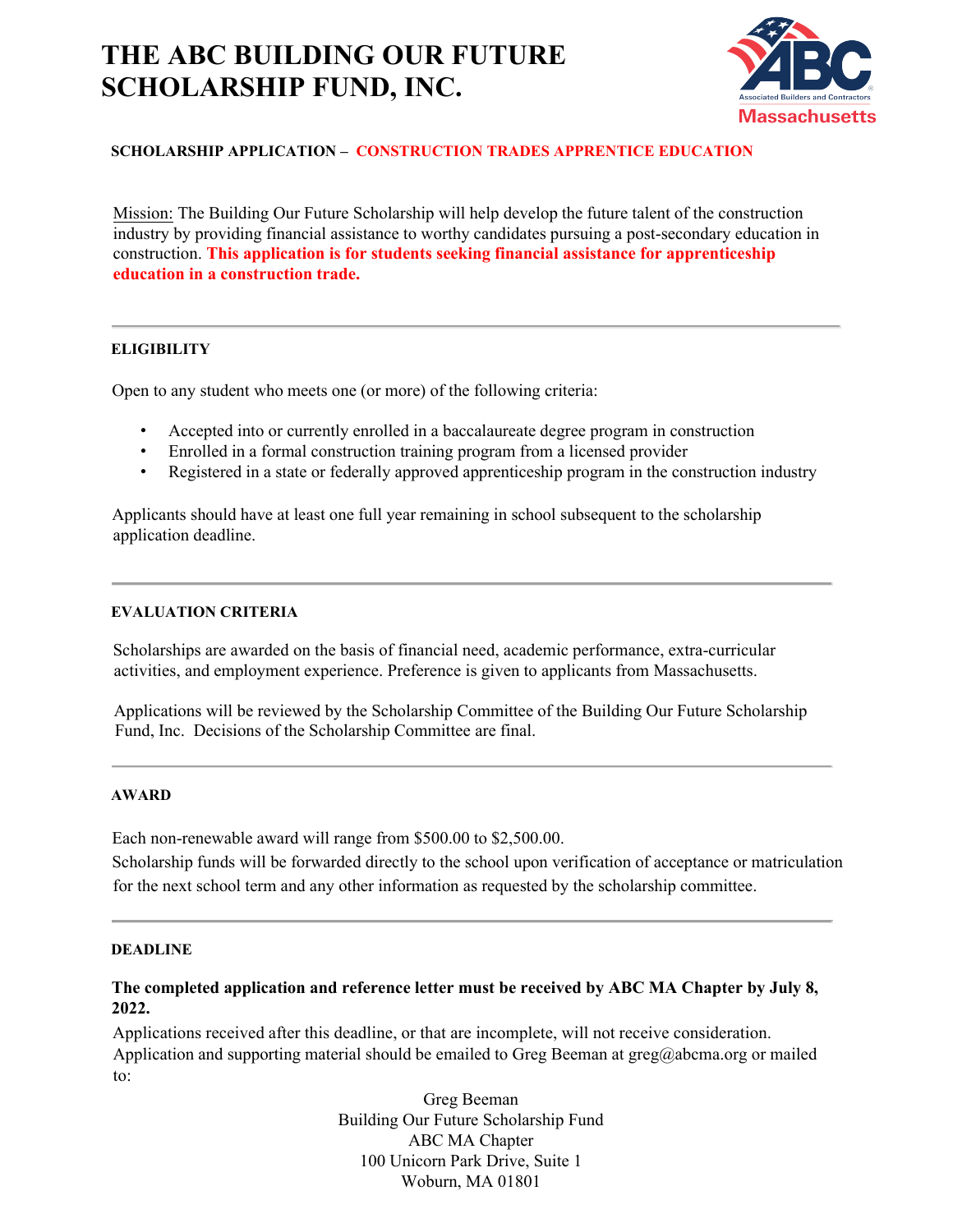#### **APPLICANT INFORMATION**

Name:

Address:

Phone Number:

Email:

# **SCHOOLING AND APPRENTICESHIP INFORMATION**

Trade:

School enrolled in or seeking to enroll in. (please note that school must be licensed by the Commonwealth of Massachusetts and approved by the state trade licensing board).

School:

Address:

Cost of tuition (one year):

Are you currently enrolled in a Registered Apprenticeship Program? If yes, please list the name of the program and the employer for the OJT hours:

# **ACADEMIC HISTORY**

In chronological order, list high school and any schools post-high school you have attended. Include grade point averages:

# **EXTRACURRICULAR/COMMUNITY SERVICE**

List extracurricular activities such as sports, student organizations, community service and charitable work:

# **EMPLOYMENT**

Beginning with the most recent, list full-time and part-time employment since high school or last 10 years (include employer name and city, state):